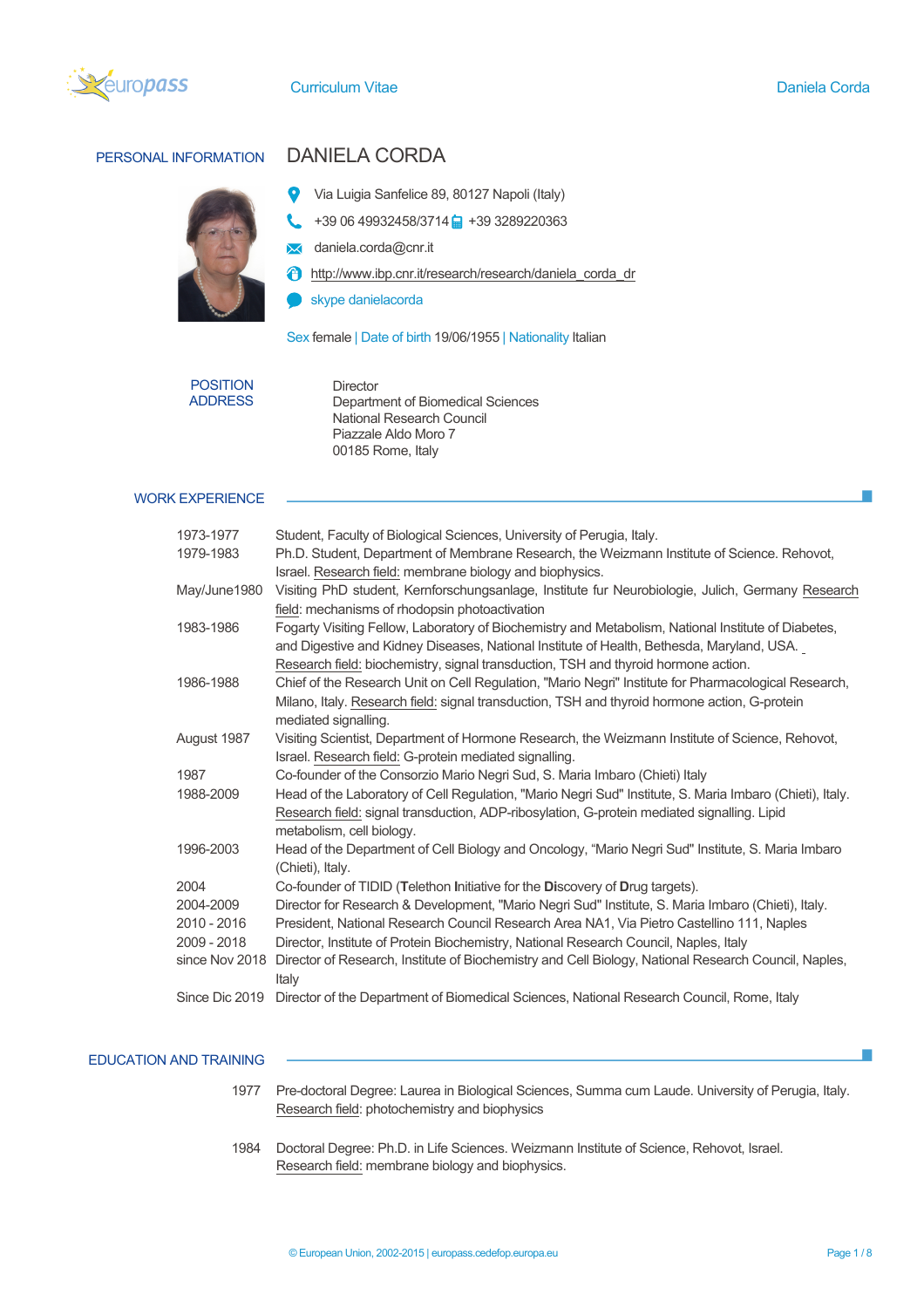

## PERSONAL SKILLS

Mother tongue Other language(

| ngue(s) | Italian              |         |                    |                   |                |  |  |
|---------|----------------------|---------|--------------------|-------------------|----------------|--|--|
| uage(s) | <b>UNDERSTANDING</b> |         | <b>SPEAKING</b>    |                   | <b>WRITING</b> |  |  |
|         | Listening            | Reading | Spoken interaction | Spoken production |                |  |  |
| English | C2                   | C2      |                    | C2                | C2             |  |  |

## Communication skills

### **Teaching activities**

1991-2005 Lecture course on "Molecular Pathology, Cellular Kinetics and Metabolism" (Adjunct Professor), Medical School, Post-graduated-Specialty School in Oncology, Catholic University "Sacro Cuore", Rome, Italy

1997-2009 Faculty member of the PhD programme of the Open University (UK) at "Mario Negri Sud" Institute, S. Maria Imbaro (Chieti), Italy, supervised 9 PhD Students; examined 2 Students.

2009 – 2013 Faculty member of the PhD programme of the Open University (UK) at Telethon Institute-TIGEM, Naples, Italy, supervised 4 PhD Students; 13 PhDs completed.

since 2013 Supervisor, Joint International Doctorate programme of the Institute of Protein Biochemistry, CNR and "Luigi Vanvitelli" University of Campania; supervised 4 PhD/Doctorate Students.

since 2017 Co-Supervisor of the joint PhD programme of the Open University (UK) and the Marine Station "Anton Dohrn", Naples, Italy.

since 2017 Member of the Faculty Board of the PhD programme in Science and Technology for Humans and the Environment of the Campus Bio-Medico University Hospital, Rome, Italy.

since 1990 Invited Lecturer at several PhD courses and post-graduate Medical Schools

#### **Science communications**

Invited speaker at several national and international workshops and congresses, invited lecturer at International Universities and Research Centers.

#### **Science policy and dissemination activities**

Invited speaker and /or discussant in several "career in science" and "gender balance awareness" events at the national and international levels as expert and member of relevant committees in FP6, FP7 and H2020 or in scientific organizations (i.e., ELSO, FEBS, EMBO). Also invited speaker as Italy's Delegate for ERC, MSCA and FET programs to national activities related to the launch of these programs, or presentations of the H2020 opportunities in high schools, universities, PhD and scientific associations. Also, speaker for science dissemination for the general public on behalf of Charities such as the Italian Association for Cancer Research (AIRC) and Telethon (the charity dedicated to genetic diseases).

## **Referee**

Ad hoc-referee for national and international funding agencies and academies, among others the French National Cancer Institute (INCa), the European Commission, the Wellcome Trust, the American National Science Foundation, the Academy of Finland, the Israeli Science Foundation, the Dutch Cancer campaign, the European Research Council, the Italian Association for Cancer Research, the MIUR (Italian Ministry of Education, University and Research), the CIVR (MIUR Committee for the Assessment of Research Programmes), MISE (Italian Ministry of Economic Development), the Netherlands Organization for Health Research and Development, the Swiss Cancer League, the Federation of the European Biochemical Societies, the European Molecular Biology Organization.

Ad hoc-referee for scientific journals including, among others, Nature Comm., the EMBO J., Proc. Natl. Acad. Sci. USA, EMBO Reports, J. Biol. Chem., Biochem. J., J. Neurochem., FEBS J., BBA, BBA-MCR, Trends Biochem. Sci., Cell Immunol., Cells, FEBS Letters, Nat. Sci. Rep., CMLS.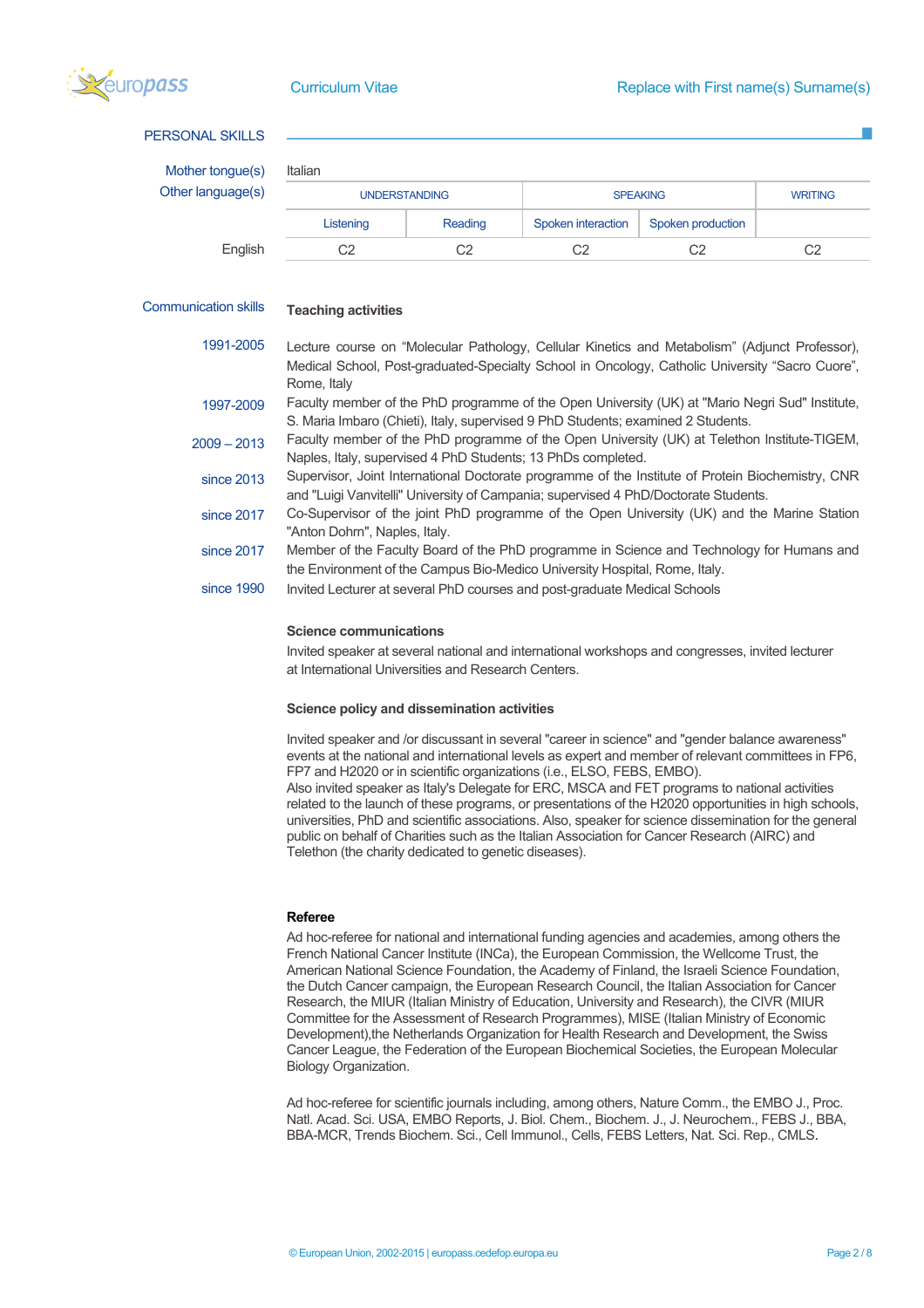

| Organisational / managerial skills | <b>Panels &amp; evaluation committees</b>                                                                                                                                                                                                                                   |
|------------------------------------|-----------------------------------------------------------------------------------------------------------------------------------------------------------------------------------------------------------------------------------------------------------------------------|
| 2002<br>2003 to date               | Member of the Expert Panel 'Baseline Assessment of the Public Research System in Ireland in the<br>areas of Information & Communication Technologies and Biotechnology', Ireland<br>Member of the evaluation panel of the Research Councils for Biosciences and Environment |
| 2004 to date                       | (RCBE) and Health (RCH), Academy of Finland, Helsinki, Finland<br>Registered referee for the Italian Ministry of Education, University and Research (Albo Revisori,                                                                                                         |
|                                    | MIUR)                                                                                                                                                                                                                                                                       |
| 2005 to date<br>$2008 - 2014$      | Registered referee for Italian Universities<br>Member of the European Research Council (ERC) Evaluation Panel, Framework Programme 7,<br>European Commission, Brussels                                                                                                      |
| 2009                               | Member of the Research Quality Review Panel, University College Cork, Cork, Ireland                                                                                                                                                                                         |
| 2009                               | Chair of the Biological Sciences Evaluation Panel for the Portuguese Foundation for Science and<br>Technology (FCT), Lisbon, Portugal                                                                                                                                       |
| 2009 - 2017                        | Member of the External Advisory Board of the Centro de Investigaciones Biológicas (CIB), Madrid,<br>Spain.                                                                                                                                                                  |
| 2011-2014                          | Member of the Steering Committee of the BIO-IMAGINE Project, FP7-REGPOT-2010-1, Nencki<br>Institute of Experimental Biology, Warsaw, Poland                                                                                                                                 |
| 2015                               | Chair of the External Evaluation Committee for the competition "Strategic proposals 2014" of the<br>Campus Bio-Medico University, Rome                                                                                                                                      |
| 2015                               | Member of the Evaluation panel for the establishment of a distributed infrastructure for the                                                                                                                                                                                |
|                                    | "Advanced microscopy in the life sciences" in Sweden, Stockholm.<br>CNR Representative in the Programme Committee for collaborative activities between CNR and                                                                                                              |
| 2015 to date                       | the Luigi Vanvitelli University of Campania, Italy                                                                                                                                                                                                                          |
| 2016                               | Member of the Selection Committee for the "FIRC Guido Venosta" 2016 award                                                                                                                                                                                                   |
| 2018                               | Appointed Reviewer for the research programmes of the IRCCS - National Cancer Institute<br>"Regina Elena", Rome, Italy                                                                                                                                                      |
| 2018                               | Chair of the External Evaluation Committee for the "University Strategic projects 2019" call of the                                                                                                                                                                         |
|                                    | Campus Bio-Medico University Hospital, Rome, Italy                                                                                                                                                                                                                          |
| Job-related skills                 | <b>Editorial assignments</b><br>Since 2018: Editorial Board of Nature Scientific Reports                                                                                                                                                                                    |
|                                    | Since 2015: Editorial Board of Cellular Signalling                                                                                                                                                                                                                          |
|                                    | Since 2008: Advisory Editorial Board of EMBO Journal                                                                                                                                                                                                                        |
|                                    | 2008-2016: Advisory Editorial Board of EMBO Reports.                                                                                                                                                                                                                        |
|                                    | 2007-2010: Editorial Board, PathoGenetics.<br>1994-2000: Editorial Board, Oncology reports                                                                                                                                                                                  |
|                                    |                                                                                                                                                                                                                                                                             |
|                                    | <b>Patents</b>                                                                                                                                                                                                                                                              |
| 2000                               | International patent WO2000IT00447/EP1332149. "Glycerophosphoinositol derivatives as<br>modulators of cytosolic phospholipase A2".                                                                                                                                          |
| 2003                               | Italian patent on: "Glicerofosfoinositoli, loro derivati e composizioni contenenti gli stessi nella terapia<br>antineoplastica".                                                                                                                                            |
| 2007                               | European patent No 07123370.4. "Method for the isolation and identification of ADP-ribosylated<br>molecules".                                                                                                                                                               |
| 2012                               | International patent WO2014/053642 A1 PTC/EP2013/070728 ITRM2012A000473 "Use of<br>glycerophosphoinositols for the treatment of septic shock"                                                                                                                               |
|                                    | Patent Application PCT/EP2014/060143 ITRM2013A000295 "Method to identify compounds able                                                                                                                                                                                     |
| 2013                               | to bind to the Rossmann fold of C-terminal-binding proteins, identified compounds and medical uses<br>thereof" CNR 10271                                                                                                                                                    |
| 2016<br>2018                       | USA Patent No US9351983 B2 "Use of glycerophosphoinositols for the treatment of septic shock<br>EP 13 773 253.3 "Use of glycerophosphoinositols for the treatment of septic shock"                                                                                          |
|                                    |                                                                                                                                                                                                                                                                             |
| <b>Driving licence</b>             | Driving licence category B                                                                                                                                                                                                                                                  |

ADDITIONAL INFORMATION

 $\mathcal{L}_{\mathcal{A}}$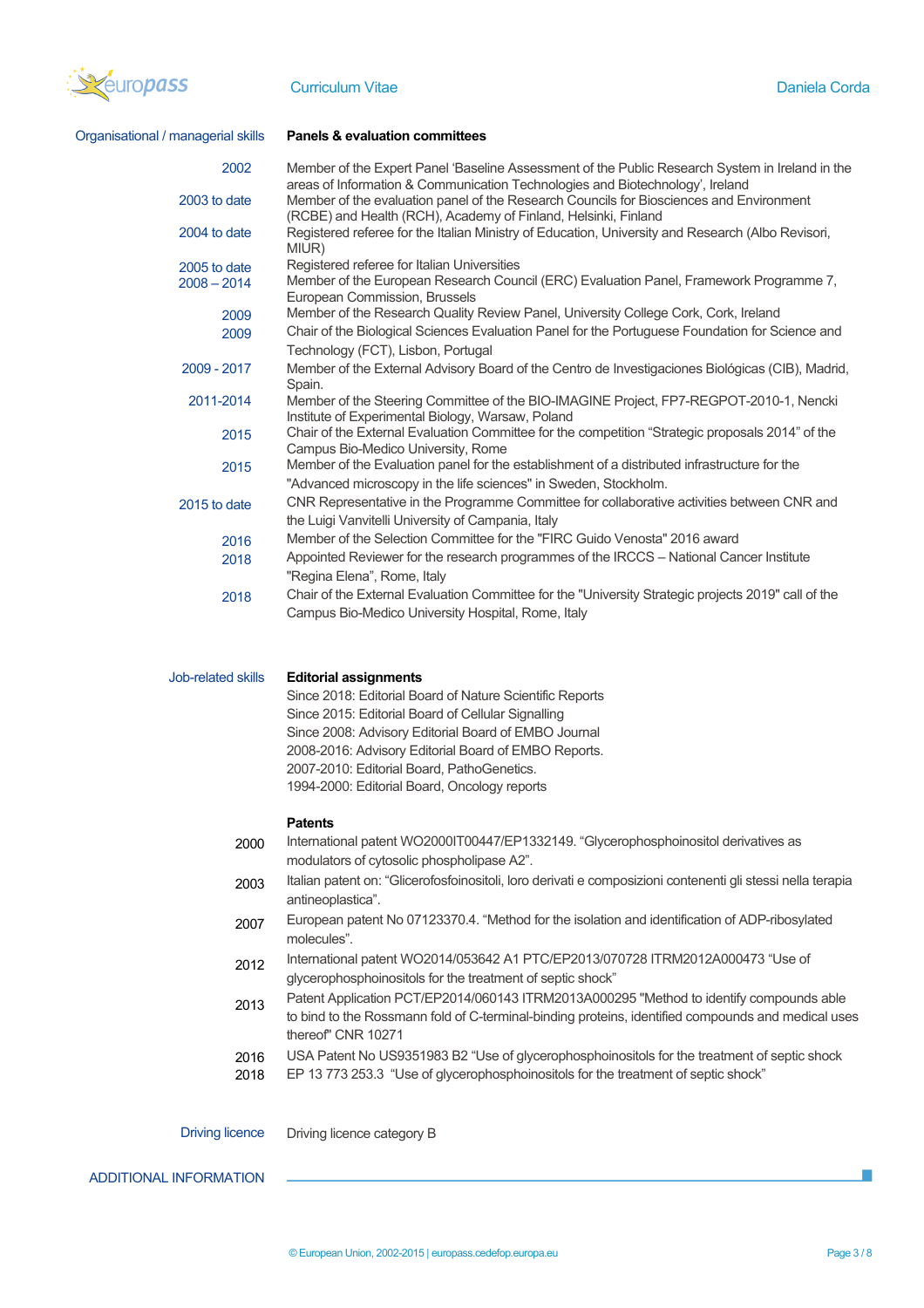

|           | Presentations International Course and Conference Organization<br>Since 1990 member of the Organizing/Scientific Committees of several national and international<br>congresses and symposia including, among others, the ELSO, FEBS, EMBO, NATO and IUBMB<br>congresses. Main organizer of 13 FEBS and EMBO Advanced Courses on lipid signalling (1997-<br>2018). |
|-----------|--------------------------------------------------------------------------------------------------------------------------------------------------------------------------------------------------------------------------------------------------------------------------------------------------------------------------------------------------------------------|
| Projects  | As an example a number of international networking and consortiums are listed below:                                                                                                                                                                                                                                                                               |
| 2008      | Member of EUROMEMBRANES (a Eurocore programme, funded by ESF)                                                                                                                                                                                                                                                                                                      |
| 2008-2012 | National coordinator of the European Commission network "LipidomicNet" of the 7FP- HEALTH<br>2007 2.1.1-6 Grant agreement no.: 202272 LIPIDOMICNET                                                                                                                                                                                                                 |
| 2006-2009 | Member of the Board of Trustees of the Consortium CIPE (Consortium for technological research<br>and innovation) funded by the MIUR (Italian Ministry of Education, University and Research)                                                                                                                                                                       |
| 2005-2008 | Coordinator of the European Commission project "The Human Factor-Mobility & Marie Curie<br>Actions" MEXT-CT-2003-002573 of the 6FP                                                                                                                                                                                                                                 |
| 2002-2007 | Member of the Board of Directors of the Consortium COMBIGEN funded by the MIUR.                                                                                                                                                                                                                                                                                    |
| 2002-2006 | Coordinator of the MIUR project FIRB - Grant number RBNE01X3NB                                                                                                                                                                                                                                                                                                     |
| 2000-2008 | Member of the Board of Trustees of the Consortium "Citochine - CO.CIT." funded by the MIUR.                                                                                                                                                                                                                                                                        |
| 2000-2006 | Member of the Board of Trustees of the Consortium CSRB (Consortium for the Development of<br>Biomedical Research).                                                                                                                                                                                                                                                 |
|           | <b>Examples of Ongoing Funding</b>                                                                                                                                                                                                                                                                                                                                 |
| 2019-2021 | MIUR - PRIN call 2017; "Integration of cutting-edge spectroscopic and imaging techniques for the<br>structural analysis of living-cell machineries from the atomic to the cellular level"                                                                                                                                                                          |
| 2014-2019 | Individual Grant AIRC IG - 18776-2016; "The CtBP/BARS involvement in tumor progression: a specific<br>target for pharmacological intervention.                                                                                                                                                                                                                     |
| 2018-2020 | PRONAT II 2018-2019 project- Identification of bioactive products of natural origin -                                                                                                                                                                                                                                                                              |
| 2018-2020 | Regional project (POR) SATIN; "Sviluppo di Approcci Terapeutici INnovativi per patologie neoplastiche<br>resistenti ai trattamenti                                                                                                                                                                                                                                 |

- 2018-2020 Regional project (POR) CIRO - "Campania Imaging Infrastructure for Research in Oncology", Coordinator
- 2011-2019 Medintech Project- Cluster for the Life Sciences Alisei "Technologies to increase the safety and efficacy of drugs and vaccines"

## **Qualifications**

- 2012 Qualified for the position of Director of the Department of Biomedical Sciences of the Italian National Research Council (CNR)
- 2014 Qualified for the position of Full Professor in Biology (BIO-13) by the Italian Ministry of Education, Universities and Research (MIUR).
- 2017 Qualified for the position of Director of the Department of Biomedical Sciences of the Italian National Research Council (CNR).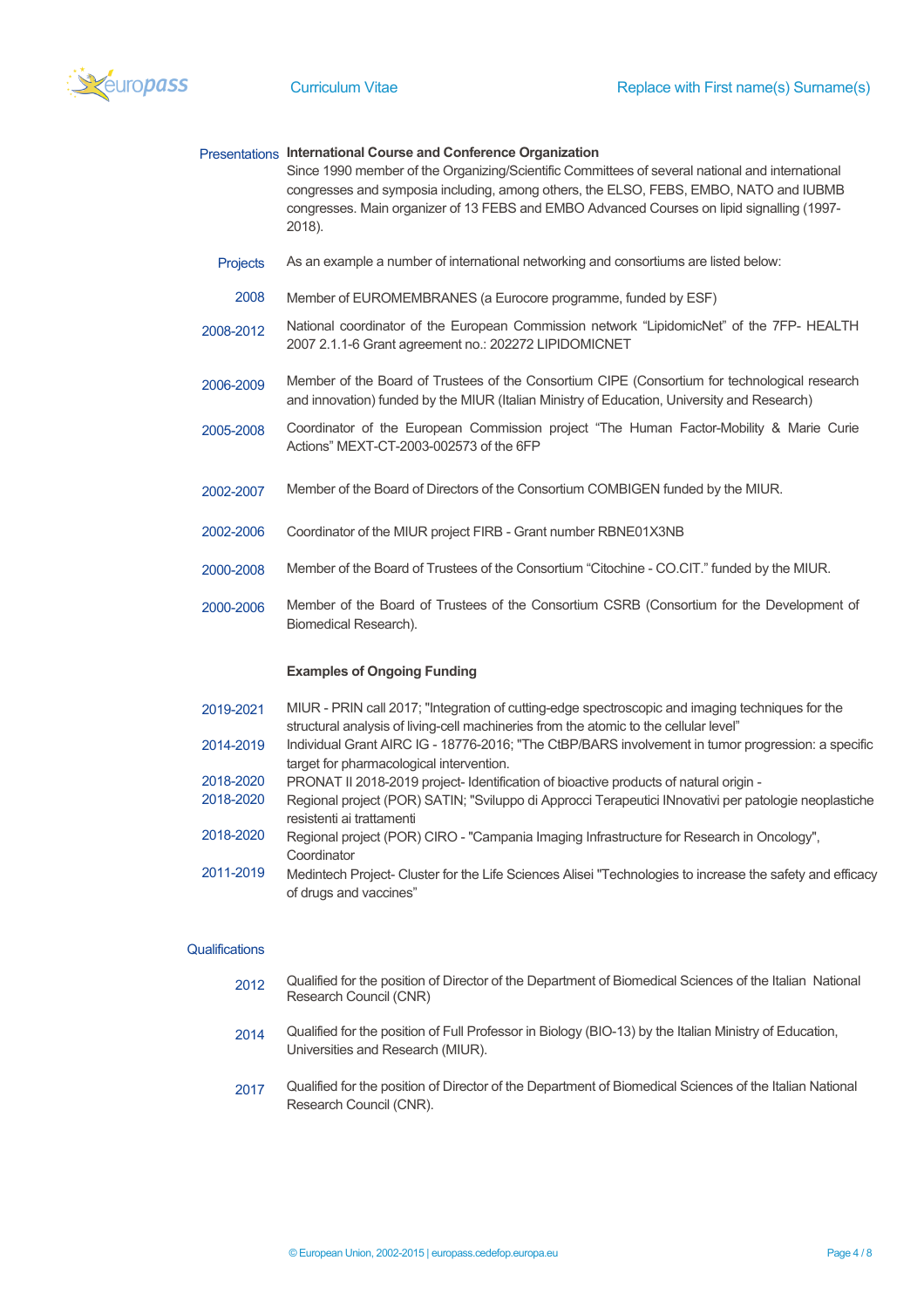

| Honours and awards            |                                                                                                                                                                               |
|-------------------------------|-------------------------------------------------------------------------------------------------------------------------------------------------------------------------------|
| 1979-1983                     | Feinberg Graduate School Fellowship, the Weizmann Institute of Science, Rehovot, Israel                                                                                       |
| 1983-1986                     | Fogarty Fellowship, The National Institutes of Health, Bethesda, USA                                                                                                          |
| 1997-2000                     | Member of the Council of the Italian Society of Cell Biology and Differentiation (ABCD)                                                                                       |
| since 2000                    | Permanent Member of the European Molecular Biology Organization (EMBO)                                                                                                        |
| 2000-2003                     | Corresponding member of the WICB (Women in Cell Biology Committee) of the American Society<br>for Cell Biology                                                                |
| 2000                          | Founding member (and Chair until 2005) of the Career Development Committee (CDC) of the                                                                                       |
| 2000-2009                     | European Life Scientist Organization (ELSO)<br>Member of the Council and of the Executive Board of the European Life Scientist Organization<br>(ELSO)                         |
| 2004-2007                     | Member of the External Advisory Group for the Human Resources and Mobility Programme,<br>Framework Programme 6, European Commission                                           |
| 2004-2007                     | Member of the Advanced Courses Committee of the Federation of the European Biochemical<br>Societies (FEBS)                                                                    |
| 2004-2008                     | Member of the Interregional Scientific Committee of the Italian Association for Cancer Research<br>(AIRC)                                                                     |
| 2007-2008                     | Member of the External Advisory Group for the People Programme, Framework Programme 7,<br>European Commission                                                                 |
| 2007-2008                     | Member of the Expert group "Realising a single labour market for researchers" (ERA), Framework<br>Programme 7, European Commission                                            |
| 2007-2012                     | Member of the FEBS/EMBO award selection committee for the "Women in Science" Award                                                                                            |
| October 2008                  | EMBO-Lecture at the XVI National Congress of Biochemistry, University of the Azores, Portugal                                                                                 |
| 2008-2010                     | Chair of the Working Group "Young Scientists' Forum" of the Federation of the European<br><b>Biochemical Societies (FEBS)</b>                                                 |
| 2008-2010                     | Member of the Executive Committee of the Federation of the European Biochemical Societies<br>(FEBS)                                                                           |
| 2009 to date                  | FP7 GenSET project – member of the Science Leaders Panel                                                                                                                      |
| 2010                          | AIDDA (Association of Managers and Business Women) prize for Women in Science                                                                                                 |
| 2011-2014                     | Member of the Fellowship Scientific Committee of the Italian Association for Cancer Research<br>(AIRC)                                                                        |
| 2013-2020                     | Italian Delegate for Horizon 2020 (ERC, Marie Slodowska-Curie Actions, Future and Emerging<br>Technologies (FET)) and for the National Representative Board (NRB) of FLAG ERA |
| 2014                          | Member of the Academia Europaea, UK                                                                                                                                           |
| 2014 - 2016                   | Delegate of the Italian National Research Council for the Italy's Life Science Cluster "Alisei"                                                                               |
| 2014 - 2019                   | Member of the Advisory Board of the Italian Association for Cancer Research (AIRC)<br>Co-chair of the FET Flagships Board of Funders (BoF), H2020                             |
| since 2014<br><b>Nov 2016</b> | Member of the Working Group for the bilateral research program Italy-Slovenia                                                                                                 |
|                               | Participant at the "High-Level Round Table discussion" on "Future FET Flagships" by invitation of                                                                             |
| 2016                          | the European Commissioner G.H. Oettinger<br>Member of the Selection Committee for the "FIRC Guido Venosta" 2016 award                                                         |
| since 2016                    | Elected Member of the Steering Committee of the Italy's Life Science Cluster "Alisei"                                                                                         |
| 2017                          | Keynote lecture at the "Third Annual Lipids@Wayne Symposium", Wayne State University, Detroit,                                                                                |
|                               | <b>USA</b>                                                                                                                                                                    |
| 2017                          | EMBO Keynote Lecture at the "Bioactive Lipids in Cancer, Inflammation and Related Diseases:<br>15th International Conference", Puerto Vallarta, Mexico                        |
| 2018                          | Member of the Scientific Committee of the "Chiara D'Onofrio" Foundation                                                                                                       |
| 2018                          | Member of the Board of Trustees of the Foundation Biology for Medicine (BioForME)                                                                                             |
| 2019                          | Member of the Scientific Committee of the project "SISCODE co-DEsign for Society in Innovation<br>and Science", H2020                                                         |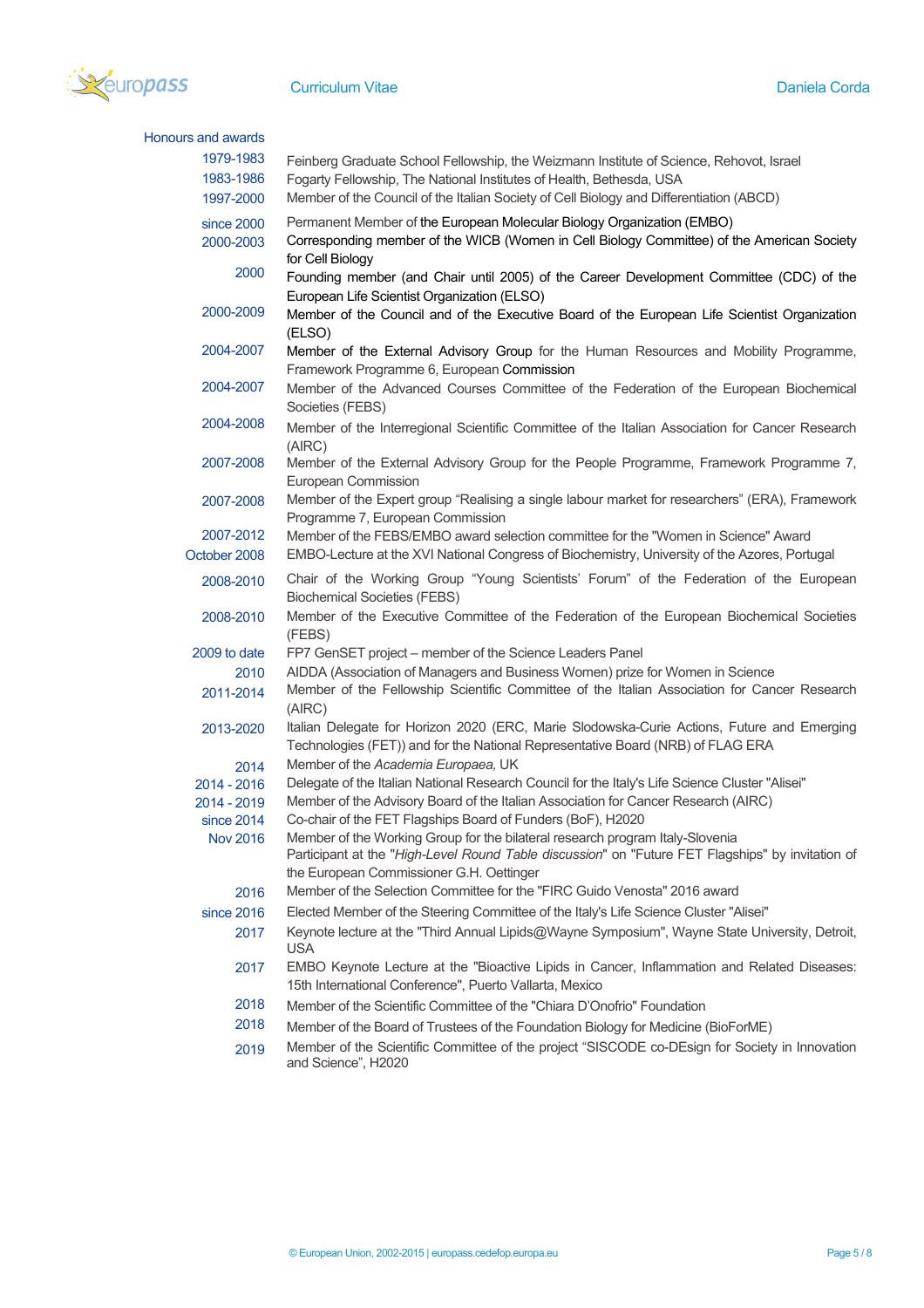

Memberships American Association for Cancer Research (AACR*);* American Society of Cell Biology (ASCB); Italian Association of Cell Biology and Development (ABCD); European Life Scientists Organization (ELSO); *Permanent, elected member* of the European Molecular Biology Organization (EMBO); Member of the *Academia Europeae*; European Thyroid Association (ETA); Federation of the European Biochemical Societies (FEBS); Italian Society of Biochemistry (SIB).

## 10 selected Publications

- 1. Weigert R., Silletta M. G., Spanò S., Turacchio G., Cericola C., Colanzi A., Mancini R., Polishchuk E.V., Salmona M., Facchiano F., Burger K.N.J., Mironov A., Luini A. and Corda D. CtBP/BARS induces fission of Golgi membranes by acylating lysophosphatidic acid. *Nature* 402: 429-433 (1999)
- 2. Zheng B., Berrie C.P., Corda D.\* and Farquhar M.G. GDE1/MIR16 is a glycerophosphoinositol phosphodiesterase regulated by stimulation of G protein-coupled receptors. *Proc. Natl. Acad. Sci. USA* 100: 1745-1750 (2003) \*Corresponding author
- 3. Hidalgo Carcedo C., Bonazzi M., Spanò S., Turacchio G., Colanzi A., Luini A. and Corda D. Golgi fragmentation during mitosis requires the membrane fissioning protein CtBP3/BARS. *Science* 305: 93-96 (2004)
- 4. Colanzi A., Hidalgo Carcedo C., Persico A., Cericola C., Turacchio G., Bonazzi M., Luini A. and Corda D. The Golgi mitotic checkpoint is controlled by BARS-dependent fission of the Golgi ribbon into separate stacks in G2. *EMBO J.* 26: 2465-2476 (2007)
- 5. Colanzi A. and Corda D. Mitosis controls the Golgi and the Golgi controls mitosis. *Curr Opin Cell Biol.* 4: 386-93 (2007)
- 6. Valente C., Turacchio G., Mariggiò S., Pagliuso A., Gaibisso R., Di Tullio G., Santoro G., Formiggini F., Spanò S., Piccini D., Polishchuk R.S., Colanzi A., Luini A. and Corda D. A 14-3-3γ-dimer-based scaffold assembles a dynamic protein complex required for post-Golgi-carrier formation. *Nat. Cell Biol.* 14: 343-354 (2012)
- 7. Colanzi A., Grimaldi G., Catara G., Valente C., Cericola C., Liberali P., Ronci M., Lalioti V., Bruno A., Beccari A., Urbani A., De Flora A., Nardini M., Bolognesi M., Luini A. and Corda D. Molecular mechanism and functional role of brefeldin-Amediated ADP-ribosylation of CtBP1/BARS *Proc. Natl. Acad. Sci. U. S. A.* 110: 9794-9799 (2013)
- 8. Pagliuso A., Valente C., Giordano L.L., Turacchio G., Circolo D., Corda D.\* and Luini A. Fission of post-Golgi carriers requires the BARS-mediated regulation of LPAAT4 activity. *Nature Comm.* 7: 12148-12162 (2016) \*Corresponding author
- 9. Vessichelli M., Mariggiò S., Varone A., Zizza P., Di Santo A.M., Amore C., Dell'Elba G., Cutignano A., Fontana A., Cacciapuoti C., Di Costanzo G., Zannini M., de Cristofaro T., Evangelista V. and Corda D. The natural phosphoinositide derivative glycerophosphoinositol inhibits the lipopolysaccharide-induced inflammatory and thrombotic responses. *J. Biol. Chem.* 292: 12828-12841 (2017)
- 10. Catara G., Grimaldi G., Schembri L., Turacchio G., Lo Monte M., Beccari A.R. and Corda D. Nuclear poly-ADP-ribose release determines the translocation of PARP12 from the Golgi complex to stress granules. *Nat. Sci. Rep.* 7:14035. doi: 10.1038/s41598-017-14156-8 (2017)

## Publications since 2008

- 1. Liberali P., Kakkonen E., Turacchio G., Spaar A., Perinetti G., Böckmann R.A., **Corda D.**, Colanzi A., Marjomaki V. and Luini A. Macropinosome fission requires plasma membrane recruitment and Pak1-mediated phosphorylation of CtBP1/BARS. *EMBO J.* 27: 970-981 (2008)
- 2. Filippi B.M., Mariggiò S., Pulvirenti T., **Corda D.** Src-dependent signalling regulates actin ruffle formation induced by glycerophosphoinositol 4-phosphate. *BBA-Mol. Cell. Res*. 783: 2311-2322 (2008).
- 3. Dani N., Stilla A., Marchegiani A., Tamburro A., Till S., Ladurner A.G., **Corda D.**, Di Girolamo M. Combining affinity purification by ADP-ribose-binding macro domains with mass spectrometry to define the mammalian ADP-ribosyl proteome. *Proc. Natl. Acad. Sci. U. S. A.* 106: 4243-4248 (2009).
- 4. Nardini M., Valente C., Ricagno S., Luini A., **Corda D.** and Bolognesi M. CtBP1/BARS Gly172-->Glu mutant structure: impairing NAD(H)-binding and dimerization. *Biochem. Biophys. Res. Commun.* 381: 70-74 (2009).
- 5. **Corda D.,** Kudo T., Zizza P., Iurisci C., Kawai E., Kato N., Yanaka N. and Mariggiò S. The developmentally regulated osteoblast phosphodiesterase GDE3 is glycerophosphoinositol specific and modulates cell growth. *J. Biol. Chem.* 284: 24848-24856 (2009)
- 6. Di Girolamo M. and **Corda D.** Mono-ADP-ribosylation of heterotrimeric G proteins. In: *Handbook of Cell Signalling*, Ralph Bradshaw and Edward Dennis (eds.), 2<sup>ND</sup> ed. Academic Press, San Diego, vol. 3: 1665-1672 (2009)
- 7. **Corda D.**, Zizza P., Varone A., Filippi B.M., and Mariggiò S. The glycerophosphoinositols: cellular metabolism and biological functions. *Cell. Mol. Life Sci*. 66: 3449-3467 (2009)
- 8. San Pietro E., Capestrano M.G., Polishchuk E., Di Pentima A., Trucco A., Zizza P., Mariggiò S., Pulvirenti T., Sallese M., Tete S., Mironov A.A., Leslie C., **Corda D.**, Luini A. and Polishchuk R. Group IV phospholipase A2alpha controls the formation of inter-cisternal continuities involved in intra-Golgi transport. *PLoS Biology* Sep;7(9):e1000194 Epub (2009)
- 9. De Matteis M.A., **Corda D.** and Luini A. The Golgi complex. *FEBS Lett.* 583: 3731 (2009)
- 10. Okazaki Y., Ohshima N., Yoshizawa I., Kamei Y., Mariggiò S., Okamoto K., Maeda M., Nogusa Y., Fujioka Y., Izumi T., Ogawa Y., Shiro Y., Wada M., Kato N., **Corda D.** and Yanaka N. A novel glycerophosphodiester phosphodiesterase GDE5 controls skeletal muscle development via a non-enzymatic mechanism. *J. Biol. Chem.* 285: 27652-27663 (2010)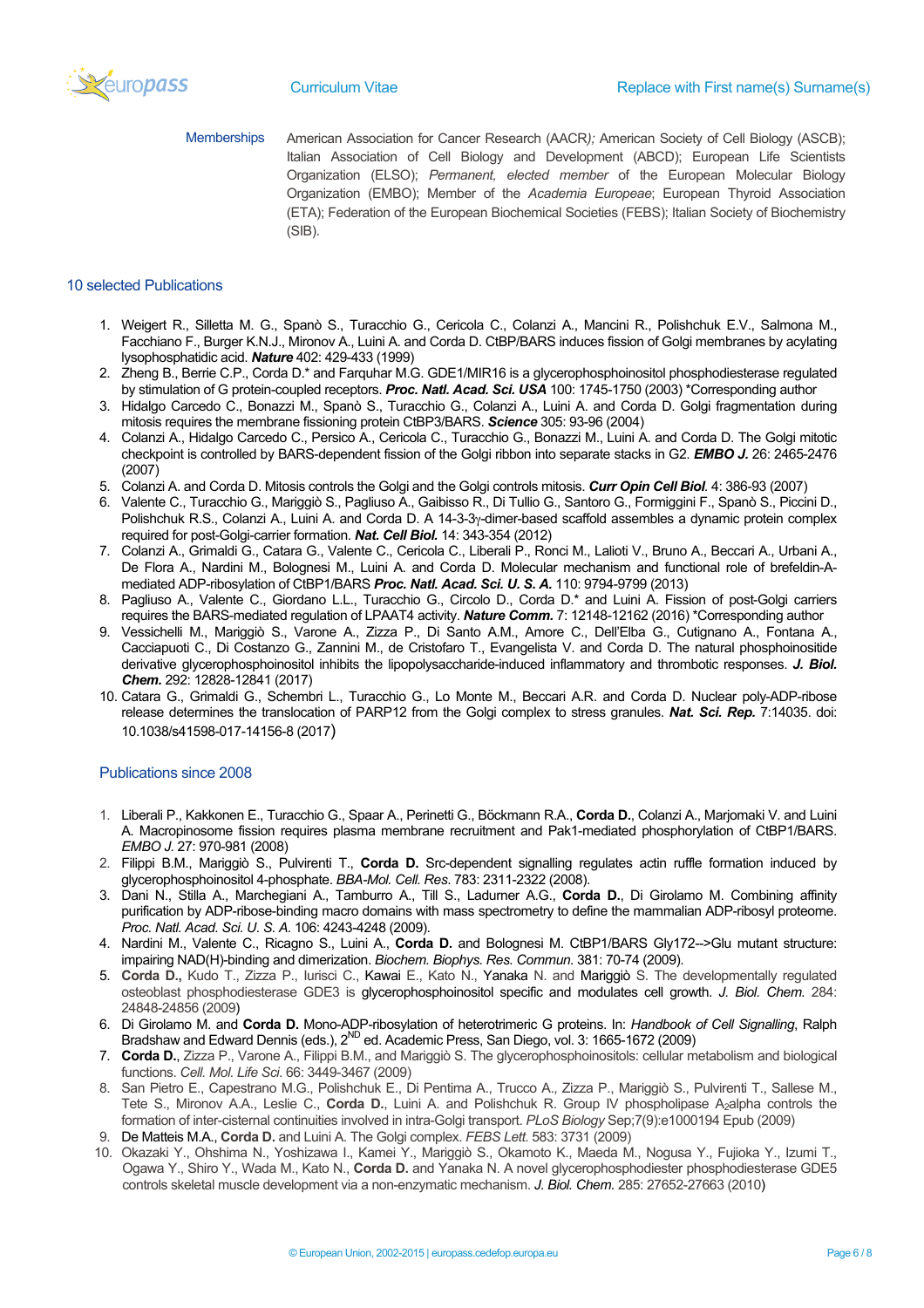

- 11. Menniti M., Iuliano R., Sopjani M., Föller M., Mariggiò S., Nofziger C., Perri A.M., Amato R., Yost B.B., **Corda D.**, Lang F. and Perrotti N. 60kDa lysophospholipase, a new Sgk1 molecular partner involved in the regulation of EnaC. *Cell. Physiol. Biochem.* 26: 587-596 (2010)
- 12. Persico A., Cervigni R., Barretta M.L., Cericola C., **Corda D.** and Colanzi A. Golgi partitioning controls mitotic entry through Aurora-A kinase. *Mol. Biol. Cell* 21: 3708-3721 (2010)
- 13. Dani N., Mayo E., Stilla A., Marchegiani A., Di Paola S., **Corda D.\*** and Di Girolamo M. Mono-ADP-ribosylation of the Gprotein bg dimer is modulated by hormones and inhibited by ARF6. *J. Biol. Chem.* 286: 5995-6005 (2011) \*Corresponding author
- 14. Buitendijk S., **Corda D.**, Flodström A., Holdcroft A., Hunter J., Pollitzer E., Rees T., Rice C., Schiebinger L., Schraudner M., Sjørup K. and Tarrach R. Women in science and medicine. *Lancet* 377: 811 (2011)
- 15. Yang J-S., Valente C., Polishchuk R.S., Layre E., Turacchio G., Leslie C.C., Moody D.B., Gelb M.H., Brown W.J., C**orda D.**, Luini A. and Hsu V.W. Progenitor COPI buds can form either Golgi vesicles or tubules. *Nat. Cell Biol*. 13: 996-1003 (2011)
- 16. Stilla A., Di Paola S., Dani N., Krebs C., Arrizza A., **Corda D.**, Haag F., Koch-Nolte F., Di Girolamo M. Characterisation of a novel glycosylphosphatidylinositol-anchored mono-ADP-ribosyltransferase isoform in ovary cells. *Eur. J. Cell Biol.* 90: 665- 677 (2011)
- 17. Cervigni R.I., Barretta M.L., Persico A., **Corda D.** and Colanzi A. The role of Aurora-A kinase in the Golgi-dependent control of mitotic entry. *Bioarchitecture*. 1: 61-65 (2011)
- 18. **Corda D.**, Zizza P., Varone A., Bruzik K.S. and Mariggiò S. The glycerophosphoinositols and their cellular functions. *Biochem. Soc. Trans.* 40: 101-107 (2012)
- 19. Zizza P., Iurisci C., Bonazzi M., Cossart P., Leslie C.C., **Corda D.**\* and Mariggiò S. Phospholipase A2 IValpha regulates phagocytosis independent of its enzymatic activity. *J. Biol. Chem.* 287: 16849-16859 (2012) \*Corresponding author
- 20. Valente C., Turacchio G., Mariggiò S., Pagliuso A., Gaibisso R., Di Tullio G., Santoro G., Formiggini F., Spanò S., Piccini D., Polishchuk R.S., Colanzi A., Luini A. and **Corda D.** A 14-3-3γ-dimer-based scaffold assembles a dynamic protein complex required for post-Golgi-carrier formation. *Nat. Cell Biol*. 14: 343-354 (2012) \*Classified by the *Faculty of 1000* in the top 2% of papers published in 2012 in medicine and biology.
- 21. **Corda D.**, Barretta M.L., Cervigni R.I. and Colanzi A. Golgi Complex Fragmentation in G2/M Transition: An Organelle-based Cell-cycle Checkpoint. *IUBMB Life,* 64: 661-670 (2012)
- 22. Colanzi A., Grimaldi G., Catara G., Valente C., Cericola C., Liberali P., Ronci M., Lalioti V., Bruno A., Beccari A., Urbani A., De Flora A., Nardini M., Bolognesi M., Luini A. and **Corda D.** Molecular mechanism and functional role of brefeldin-Amediated ADP-ribosylation of CtBP1/BARS. *Proc. Natl. Acad. Sci. U. S. A.* 110: 9794-9799 (2013)
- 23. Patrussi L., Mariggiò S., **Corda D.** and Baldari C.T. The glycerophosphoinositols: from lipid metabolites to modulators of T cell signaling. *Front. Immunol.* 4:213 doi: 10.3389/fimmu.2013 (2013) eCollection 2013.
- 24. Valente C., Luini A. and **Corda D.** Components of the CtBP1/BARS-dependent fission machinery. *Histochem. Cell Biol.* 140: 407-421 (2013)
- 25. **Corda D.** and De Matteis M.A. Lipid Signalling in health and disease. *FEBS J.* 280: 6280 (2013)
- 26. **Corda D.**, Mosca M.G., Ohshima N., Grauso L., Yanaka N. and Mariggiò S. The emerging physiological roles of the glycerophosphodiesterase family. *FEBS J.* 281: 998-1016 (2014)
- 27. De Luca A.C., Reader-Harris P., Mazilu M., Mariggiò S., **Corda D.** and Di Falco A. Reproducible Surface Enhanced Raman Quantification of Biomarkers in Multicomponent Mixtures. *ACS Nano* 25: 2575-2583 (2014)
- 28. Ohshima N., Kudo T., Yamashita Y., Mariggiò S., Araki M., Honda A., Nagano T., Kato N., **Corda D.**, Izumi T. and Yanaka N. New members of the mammalian glycerophosphodiester phosphodiesterase family: GDE4 and GDE7 produce lysophosphatidic acid by lysophospholipase D activity. *J. Biol. Chem.* 290: 4260-4271 (2015)
- 29. Grimaldi G., **Corda D.** and Catara G. From toxins to mammalian enzymes: the diverse facets of mono-ADP-ribosylation. *Front. Biosci.* 20: 389-404 (2015)
- 30. Grauso L., Mariggiò S., **Corda D.**, Fontana A. and Cutignano A. An improved UPLC-MS/MS platform for quantitative analysis of glycerophosphoinositol in mammalian cells. *PLOSone* 10(4):e0123198. doi: 10.1371/journal.pone.0123198. eCollection 2015 (2015)
- 31. Cervigni R.I., Bonavita R., Barretta M.L., Spano D., Ayala I., Nakamura N., **Corda D.** and Colanzi A. JNK2 controls fragmentation of the Golgi complex and G2/M transition trough phosphorylation of GRASP65. *J. Cell Sci.* 128: 2249-2260 (2015)
- 32. Valeri M., Zurli V., Ayala I., Colanzi A., **Corda D.**, Pizza M.G., Soriani M. and Rossi Paccani S. The *Neisseria meningitidis* ADP-ribosyltransferase NarE enters human epithelial cells and disrupts epithelial monolayer integrity. *PLOSone* 10: e0127614. doi: 10.1371/ journal.pone.0127614. eCollection 2015 (2015)
- 33. Thomas J.L., Moncollin V., Ravel-Chapuis A., Valente C., **Corda D.**, Méjat A. and Schaeffer L. PAK1 and CtBP1 regulate the coupling of neuronal activity to muscle chromatin and gene expression. *Mol Cell Biol.* 35: 4110-4120 (2015)
- 34. Scuotto M., Rivieccio E., Varone A., **Corda D.**, Bucci M., Vellecco V., Cirino G., Virgilio A., Esposito V., Galeone A., Borbone N., Varra M., Mayol L. Site specific replacements of a single loop nucleoside with a dibenzyl linker may switch the activity of TBA from anticoagulant to antiproliferative. *Nucleic Acid Res.* 43: 7702-7716 (2015)
- 35. Barretta M.L., Spano D., D'Ambrosio C., Cervigni R.I., Scaloni A., **Corda D.** and Colanzi A. Aurora-A recruitment and centrosomal maturation are regulated by a Golgi-activated pool of Src during G2/M transition. *Nature Comm.* 7: 11727- 11740 (2016)
- 36. Managò S., Valente C., Mirabelli P., Circolo D., Basile F., **Corda D.** and De Luca A.C. A reliable Raman-spectroscopy-based approach for diagnosis, classification and follow-up of B-cell acute lymphoblastic leukemia. *Sci. Rep.* 6 :24821 doi: 10.1038/srep24821 (2016)
- 37. Pagliuso A., Valente C., Giordano L.L., Turacchio G., Circolo D., **Corda D.\*** and Luini A. Fission of post-Golgi carriers requires the BARS-mediated regulation of LPAAT4 activity. *Nature Comm.* 7: 12148-12162 (2016) \*Corresponding author